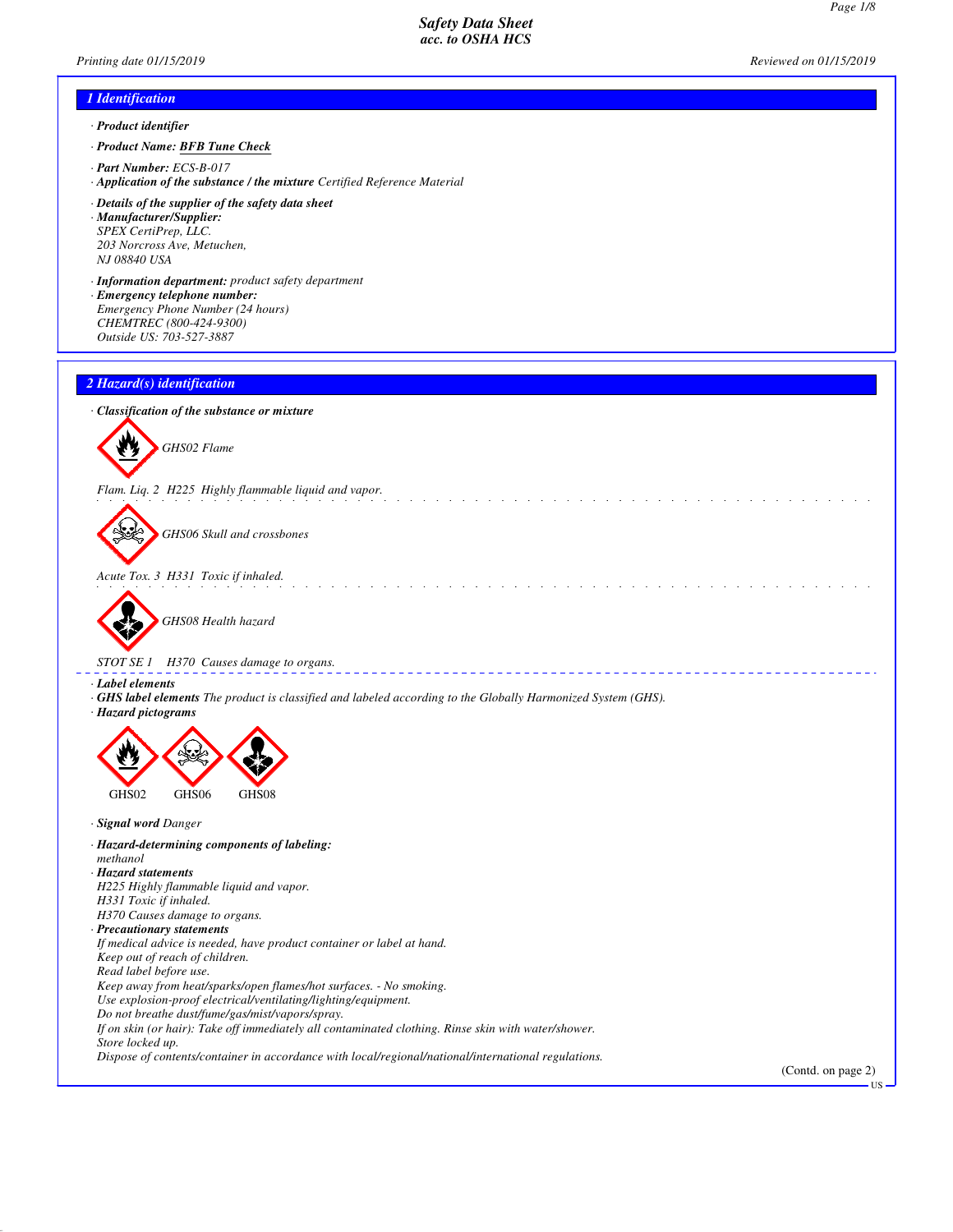*Printing date 01/15/2019 Reviewed on 01/15/2019*

| Product Name: BFB Tune Check                                                                                                      |                    |
|-----------------------------------------------------------------------------------------------------------------------------------|--------------------|
| · Classification system:<br>$\cdot$ NFPA ratings (scale 0 - 4)                                                                    | (Contd. of page 1) |
| $Health = 1$<br>$Fire = 3$<br>$Reactivity = 0$                                                                                    |                    |
| $\cdot$ HMIS-ratings (scale 0 - 4)                                                                                                |                    |
| <b>HEALTH</b><br>$^{\star}1$<br>$Health = *1$<br>$\boxed{3}$<br>FIRE<br>$Fire = 3$<br>$Reactivity = 0$<br>REACTIVITY <sup>0</sup> |                    |
| $\cdot$ Other hazards<br>$\cdot$ Results of PBT and $vPvB$ assessment<br>· PBT: Not applicable.<br>$\cdot$ vPvB: Not applicable.  |                    |
|                                                                                                                                   |                    |
| <b>3 Composition/information on ingredients</b>                                                                                   |                    |
| · Chemical characterization: Mixtures                                                                                             |                    |

*· Description: Mixture of the substances listed below with nonhazardous additions.*

*· Dangerous components:*

*67-56-1 methanol 99.995%*

*· Chemical identification of the substance/preparation*

*460-00-4 4-Bromofluorobenzene 0.005%*

### *4 First-aid measures*

- *· Description of first aid measures · General information:*
- *Immediately remove any clothing soiled by the product.*
- *Remove breathing apparatus only after contaminated clothing have been completely removed.*
- *In case of irregular breathing or respiratory arrest provide artificial respiration.*
- *· After inhalation:*
- *Supply fresh air or oxygen; call for doctor.*
- *In case of unconsciousness place patient stably in side position for transportation.*
- *· After skin contact: Immediately wash with water and soap and rinse thoroughly.*
- *· After eye contact: Rinse opened eye for several minutes under running water. Then consult a doctor.*
- *· After swallowing: Do not give anything to eat or drink Do not induce vomitting*
- *· Information for Doctor:*
- *· Most important symptoms and effects, both acute and delayed No further relevant information available.*
- *· Indication of any immediate medical attention and special treatment needed No further relevant information available.*

## *5 Fire-fighting measures*

- *· Extinguishing media*
- *· Suitable extinguishing agents: CO2, extinguishing powder or water spray. Fight larger fires with water spray or alcohol resistant foam.*
- *· For safety reasons unsuitable extinguishing agents: Water with full jet*
- *· Special hazards arising from the substance or mixture During heating or in case of fire poisonous gases are produced.*
- *· Advice for firefighters*
- *· Protective equipment: Mouth respiratory protective device.*

#### *6 Accidental release measures*

- *· Personal precautions, protective equipment and emergency procedures Mount respiratory protective device. Wear protective equipment. Keep unprotected persons away.*
- *· Environmental precautions: Do not allow to enter sewers/ surface or ground water.*
- *· Methods and material for containment and cleaning up: Absorb with liquid-binding material (sand, diatomite, acid binders, universal binders, sawdust). Dispose contaminated material as waste according to item 13. Ensure adequate ventilation.*

(Contd. on page 3)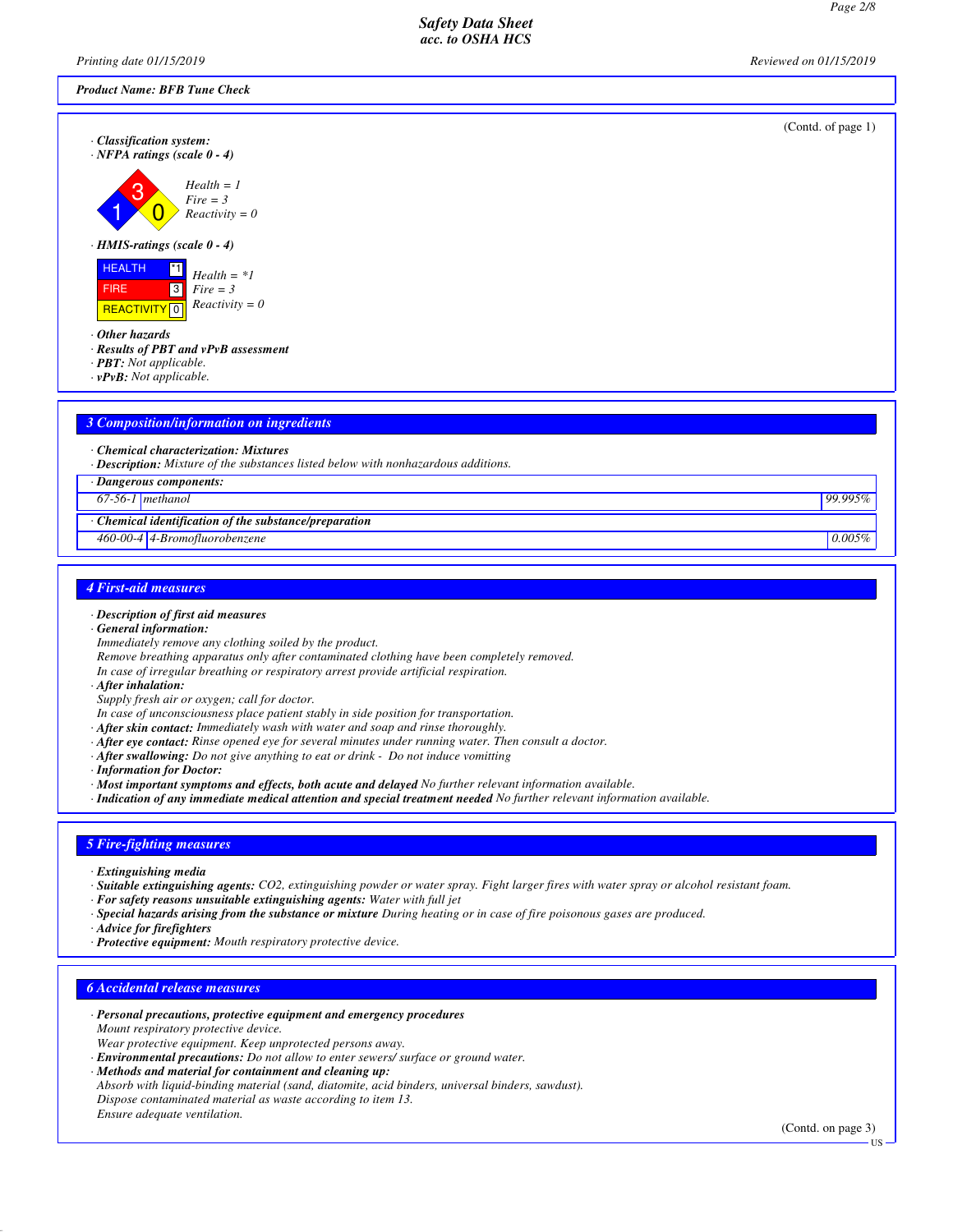US

*Safety Data Sheet acc. to OSHA HCS*

*Printing date 01/15/2019 Reviewed on 01/15/2019*

#### *Product Name: BFB Tune Check*

|           |                                                                 | (Contd. of page 2)             |
|-----------|-----------------------------------------------------------------|--------------------------------|
|           | $\cdot$ Reference to other sections                             |                                |
|           | See Section 7 for information on safe handling.                 |                                |
|           | See Section 8 for information on personal protection equipment. |                                |
|           | See Section 13 for disposal information.                        |                                |
|           | · Protective Action Criteria for Chemicals                      |                                |
| $PAC-I$ : |                                                                 |                                |
|           | $67-56-1$ methanol                                              | $530$ ppm                      |
|           | 460-00-4 4-Bromofluorobenzene                                   | $12$ mg/m <sup>3</sup>         |
| $PAC-2$ : |                                                                 |                                |
|           | $67-56-1$ methanol                                              | $2,100$ ppm                    |
|           | 460-00-4 4-Bromofluorobenzene                                   | $130$ mg/m <sup>3</sup>        |
| $PAC-3$ : |                                                                 |                                |
|           | $67-56-1$ methanol                                              | $\sqrt{7200}$ * ppm            |
|           | 460-00-4 4-Bromofluorobenzene                                   | $\sqrt{790}$ mg/m <sup>3</sup> |

### *7 Handling and storage*

#### *· Handling:*

- *· Precautions for safe handling*
- *Ensure good ventilation/exhaustion at the workplace. Open and handle receptacle with care. Prevent formation of aerosols.*
- *· Information about protection against explosions and fires: Keep ignition sources away - Do not smoke. Protect against electrostatic charges. Keep respiratory protective device available.*
- *· Conditions for safe storage, including any incompatibilities*
- *· Storage:*
- *· Requirements to be met by storerooms and receptacles: Store in a cool location.*
- *· Information about storage in one common storage facility: Not required.*
- *· Further information about storage conditions:*
- *Keep receptacle tightly sealed.*
- *Store in cool, dry conditions in well sealed receptacles.*
- *· Specific end use(s) No further relevant information available.*

## *8 Exposure controls/personal protection*

*· Additional information about design of technical systems: No further data; see item 7.*

*· Control parameters*

| Components with limit values that require monitoring at the workplace:                      |
|---------------------------------------------------------------------------------------------|
| 67-56-1 methanol                                                                            |
| PEL Long-term value: 260 mg/m <sup>3</sup> , 200 ppm                                        |
| REL Short-term value: $325$ mg/m <sup>3</sup> , 250 ppm                                     |
| Long-term value: $260$ mg/m <sup>3</sup> , $200$ ppm<br>Skin                                |
| TLV Short-term value: $328 \text{ mg/m}^3$ , $250 \text{ ppm}$                              |
| Long-term value: $262$ mg/m <sup>3</sup> , 200 ppm                                          |
| Skin; BEI                                                                                   |
| · Ingredients with biological limit values:                                                 |
| 67-56-1 methanol                                                                            |
| $BEI$ 15 mg/L                                                                               |
| Medium: urine                                                                               |
| Time: end of shift                                                                          |
| Parameter: Methanol (background, nonspecific)                                               |
| · Additional information: The lists that were valid during the creation were used as basis. |
| · Exposure controls                                                                         |
| · Personal protective equipment:                                                            |
| General protective and hygienic measures:                                                   |
| Keep away from foodstuffs, beverages and feed.                                              |
| Immediately remove all soiled and contaminated clothing.                                    |
| Wash hands before breaks and at the end of work.<br>Store protective clothing separately.   |
| (Contd. on page $4$ )                                                                       |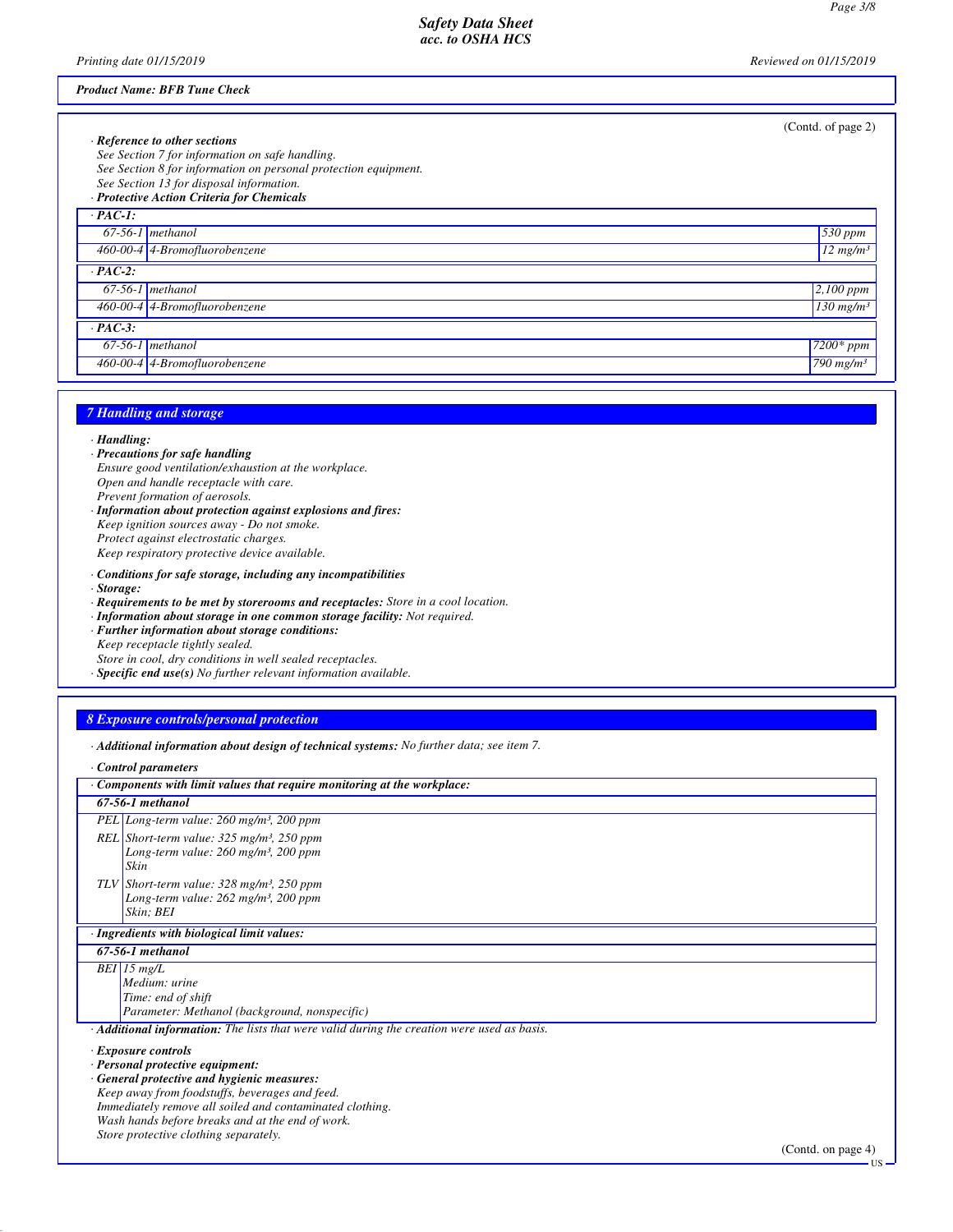(Contd. of page 3)

US

#### *Product Name: BFB Tune Check*

#### *· Respiratory protection:*

*In case of brief exposure or low pollution use respiratory filter device. In case of intensive or longer exposure use respiratory protective device that is independent of circulating air.*

*· Protection of hands:*



*Protective gloves*

*The glove material has to be impermeable and resistant to the product/ the substance/ the preparation.*

- *Due to missing tests no recommendation to the glove material can be given for the product/ the preparation/ the chemical mixture.*
- *Selection of the glove material on consideration of the penetration times, rates of diffusion and the degradation*
- *· Material of gloves*

*The selection of the suitable gloves does not only depend on the material, but also on further marks of quality and varies from manufacturer to manufacturer. As the product is a preparation of several substances, the resistance of the glove material can not be calculated in advance and has therefore to be checked prior to the application.*

*· Penetration time of glove material*

*The exact break through time has to be found out by the manufacturer of the protective gloves and has to be observed.*

*· Eye protection:*



*Tightly sealed goggles*

## *9 Physical and chemical properties*

| · Information on basic physical and chemical properties<br>· General Information |                                                                                            |                    |
|----------------------------------------------------------------------------------|--------------------------------------------------------------------------------------------|--------------------|
| $\cdot$ Appearance:                                                              |                                                                                            |                    |
| Form:                                                                            | Liquid                                                                                     |                    |
| Color:                                                                           | According to product specification                                                         |                    |
| $\cdot$ Odor:                                                                    | Characteristic                                                                             |                    |
| Odour Threshold:                                                                 | Not applicable.                                                                            |                    |
| $\cdot$ pH-value:                                                                | Not applicable.                                                                            |                    |
| $\cdot$ Change in condition                                                      |                                                                                            |                    |
| Melting point/Melting range:                                                     | Undetermined.                                                                              |                    |
| <b>Boiling point/Boiling range:</b>                                              | 64.7 °C (148.5 °F)                                                                         |                    |
| · Flash point:                                                                   | < 23 °C (<73.4 °F)                                                                         |                    |
| · Flammability (solid, gaseous):                                                 | Not applicable.                                                                            |                    |
| · Ignition temperature:                                                          | 455 °C (851 °F)                                                                            |                    |
| · Decomposition temperature:                                                     | Not applicable.                                                                            |                    |
| $\cdot$ Auto igniting:                                                           | Product is not selfigniting.                                                               |                    |
| · Danger of explosion:                                                           | Product is not explosive. However, formation of explosive air/vapor mixtures are possible. |                    |
| <b>Explosion limits:</b>                                                         |                                                                                            |                    |
| Lower:                                                                           | 5.5 Vol %                                                                                  |                    |
| Upper:                                                                           | 44 Vol %                                                                                   |                    |
| $\cdot$ Vapor pressure at 20 $\rm{^{\circ}C}$ (68 $\rm{^{\circ}F}$ ):            | $128$ hPa (96 mm Hg)                                                                       |                    |
| $\cdot$ Density at 20 °C (68 °F)                                                 | $0.79004$ g/cm <sup>3</sup> (6.59288 lbs/gal)                                              |                    |
| · Relative density                                                               | Not applicable.                                                                            |                    |
| · Vapor density                                                                  | Not applicable.                                                                            |                    |
| $\cdot$ Evaporation rate                                                         | Not applicable.                                                                            |                    |
| · Solubility in / Miscibility with                                               |                                                                                            |                    |
| Water:                                                                           | Not miscible or difficult to mix.                                                          |                    |
| · Partition coefficient (n-octanol/water): Not applicable.                       |                                                                                            |                    |
| · Viscosity:                                                                     |                                                                                            |                    |
| Dynamic:                                                                         | Not applicable.                                                                            |                    |
| Kinematic:                                                                       | Not applicable.                                                                            |                    |
| · Solvent content:                                                               |                                                                                            |                    |
| Organic solvents:                                                                | $100.0 \%$                                                                                 |                    |
|                                                                                  |                                                                                            | (Contd. on page 5) |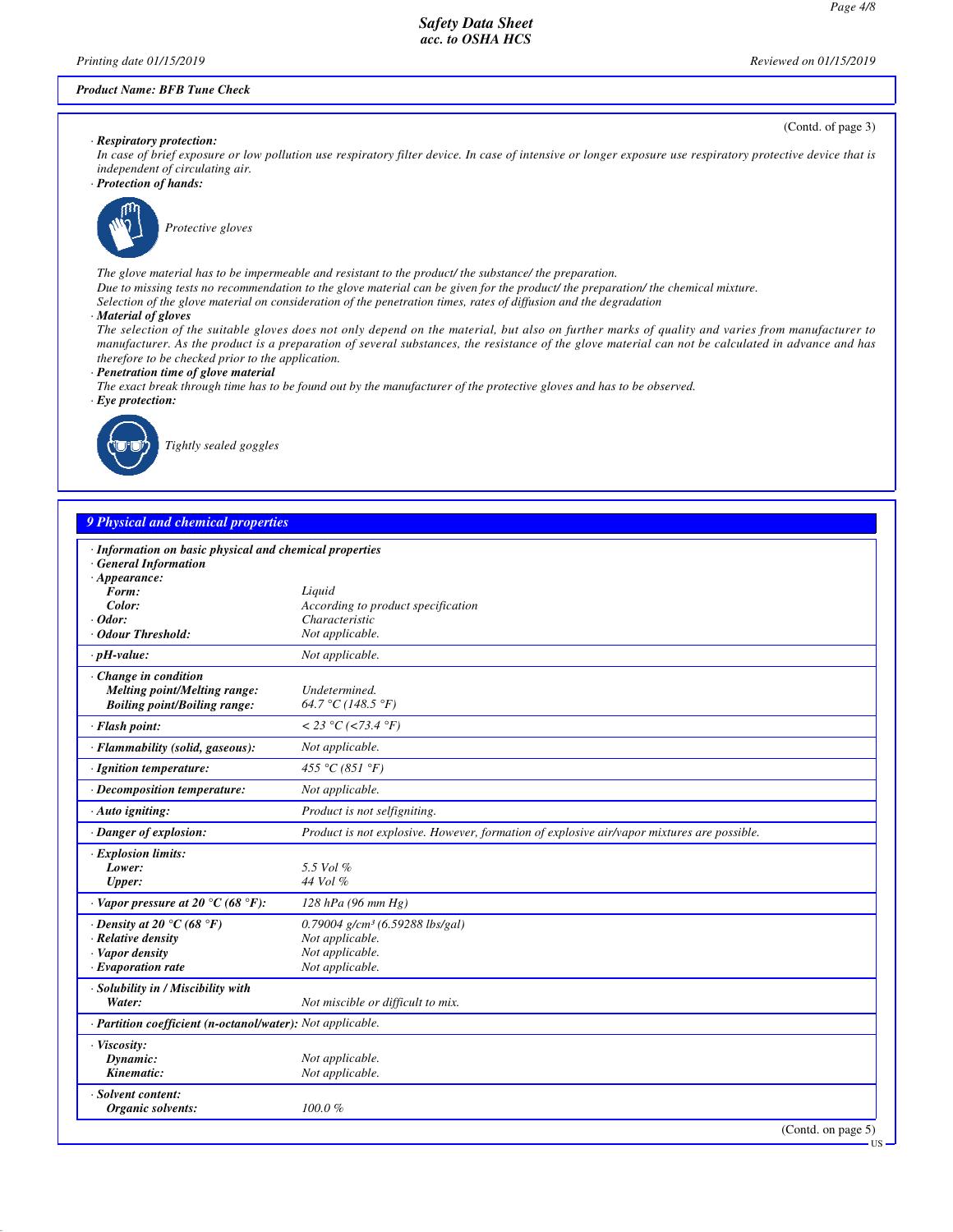*Printing date 01/15/2019 Reviewed on 01/15/2019*

## *Product Name: BFB Tune Check*

|                                                     | (Contd. of page 4)                                    |
|-----------------------------------------------------|-------------------------------------------------------|
| <b>VOC</b> content:                                 | $100.00\%$                                            |
| <i>Solids content:</i><br>$\cdot$ Other information | $0.0\%$<br>No further relevant information available. |

### *10 Stability and reactivity*

*· Reactivity No further relevant information available.*

- *· Chemical stability*
- *· Thermal decomposition / conditions to be avoided: No decomposition if used according to specifications.*
- *· Possibility of hazardous reactions No dangerous reactions known.*
- *· Conditions to avoid No further relevant information available.*
- *· Incompatible materials: No further relevant information available.*
- *· Hazardous decomposition products: No dangerous decomposition products known.*

## *11 Toxicological information*

#### *· Information on toxicological effects*

*· Acute toxicity:*

*· LD/LC50 values that are relevant for classification:*

*67-56-1 methanol*

*Oral LD50 5,628 mg/kg (rat)*

*Dermal LD50 15,800 mg/kg (rabbit)*

- *· Primary irritant effect:*
- *· on the eye: No irritating effect.*
- *· Sensitization: No sensitizing effects known.*
- *· Additional toxicological information:*
- *The product shows the following dangers according to internally approved calculation methods for preparations:*
- *Toxic*
- *· Carcinogenic categories*

*· IARC (International Agency for Research on Cancer)*

*None of the ingredients is listed.*

*· NTP (National Toxicology Program)*

*None of the ingredients is listed.*

- *· OSHA-Ca (Occupational Safety & Health Administration)*
- *None of the ingredients is listed.*

## *12 Ecological information*

- *· Toxicity*
- *· Aquatic toxicity: No further relevant information available.*
- *· Persistence and degradability No further relevant information available.*
- *· Behavior in environmental systems:*
- *· Bioaccumulative potential No further relevant information available.*
- *· Mobility in soil No further relevant information available.*
- *· Additional ecological information:*
- *· General notes:*
- *Water hazard class 1 (Self-assessment): slightly hazardous for water*
- *Do not allow undiluted product or large quantities of it to reach ground water, water course or sewage system.*
- *· Results of PBT and vPvB assessment*
- *· PBT: Not applicable.*
- *· vPvB: Not applicable.*
- *· Other adverse effects No further relevant information available.*

# *13 Disposal considerations*

*· Waste treatment methods*

*· Recommendation: Must not be disposed of together with household garbage. Do not allow product to reach sewage system.*

(Contd. on page 6)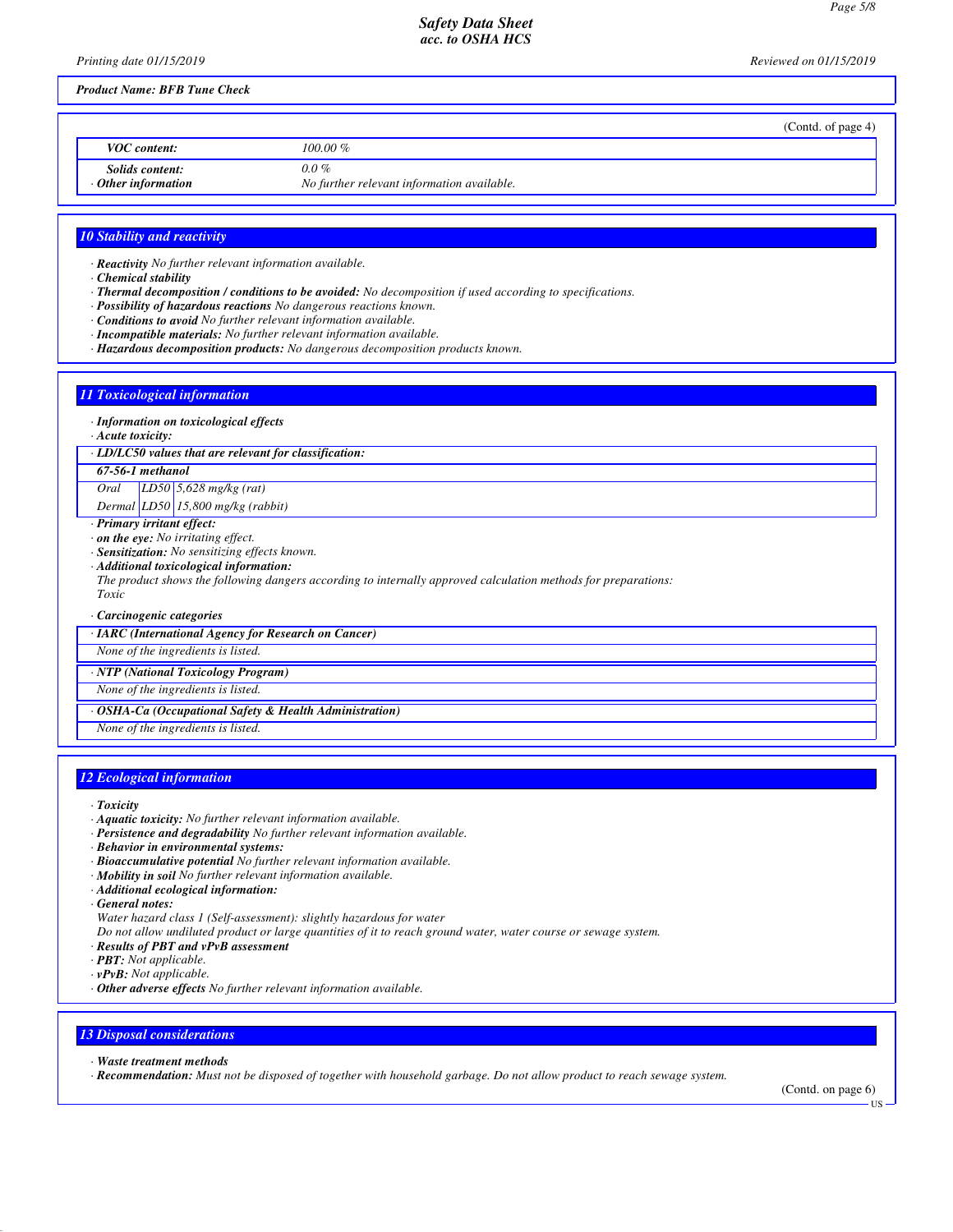*Printing date 01/15/2019 Reviewed on 01/15/2019*

## *Product Name: BFB Tune Check*

*· Uncleaned packagings:*

*· Recommendation: Disposal must be made according to official regulations.*

| <b>14 Transport information</b>                                                                                    |                                                                                                                 |
|--------------------------------------------------------------------------------------------------------------------|-----------------------------------------------------------------------------------------------------------------|
| $\cdot$ UN-Number                                                                                                  |                                                                                                                 |
| · DOT, ADR, IMDG, IATA                                                                                             | <b>UN1230</b>                                                                                                   |
| · UN proper shipping name                                                                                          |                                                                                                                 |
| $\cdot$ DOT<br>$\cdot$ ADR                                                                                         | Methanol<br>1230 Methanol                                                                                       |
| ·IMDG, IATA                                                                                                        | <b>METHANOL</b>                                                                                                 |
| · Transport hazard class(es)                                                                                       |                                                                                                                 |
| $\cdot$ DOT<br><b>SEE</b><br>$\cdot$ Class                                                                         |                                                                                                                 |
| · Label                                                                                                            | 3 Flammable liquids<br>3, 6.1                                                                                   |
| $\cdot$ ADR<br>€                                                                                                   |                                                                                                                 |
| $\cdot$ Class<br>$\cdot$ Label                                                                                     | 3 Flammable liquids<br>$3 + 6.1$                                                                                |
| $\cdot$ IMDG                                                                                                       |                                                                                                                 |
| $\left( \begin{array}{c} 0 \ 0 \end{array} \right)$<br>$\cdot$ Class                                               | 3 Flammable liquids                                                                                             |
| $\cdot$ Label                                                                                                      | 3/6.1                                                                                                           |
| $\cdot$ IATA<br>المنيكة<br>تاريخ<br>$\cdot$ Class<br>$\cdot$ Label                                                 | 3 Flammable liquids<br>3(6.1)                                                                                   |
| · Packing group                                                                                                    |                                                                                                                 |
| · DOT, ADR, IMDG, IATA                                                                                             | $I\!I$                                                                                                          |
| · Environmental hazards:                                                                                           | Not applicable.                                                                                                 |
| · Special precautions for user<br>· Danger code (Kemler):<br>· EMS Number:<br>· Stowage Category<br>· Stowage Code | Warning: Flammable liquids<br>336<br>$F-E, S-D$<br>B<br>SW2 Clear of living quarters.                           |
| · Transport in bulk according to Annex II of MARPOL73/78 and the IBC<br>Code                                       | Not applicable.                                                                                                 |
| · Transport/Additional information:                                                                                |                                                                                                                 |
| $·$ <i>ADR</i><br>$\cdot$ Excepted quantities (EQ)                                                                 | Code: E2<br>Maximum net quantity per inner packaging: 30 ml<br>Maximum net quantity per outer packaging: 500 ml |
|                                                                                                                    | (Contd. on page 7)<br><b>US</b>                                                                                 |

(Contd. of page 5)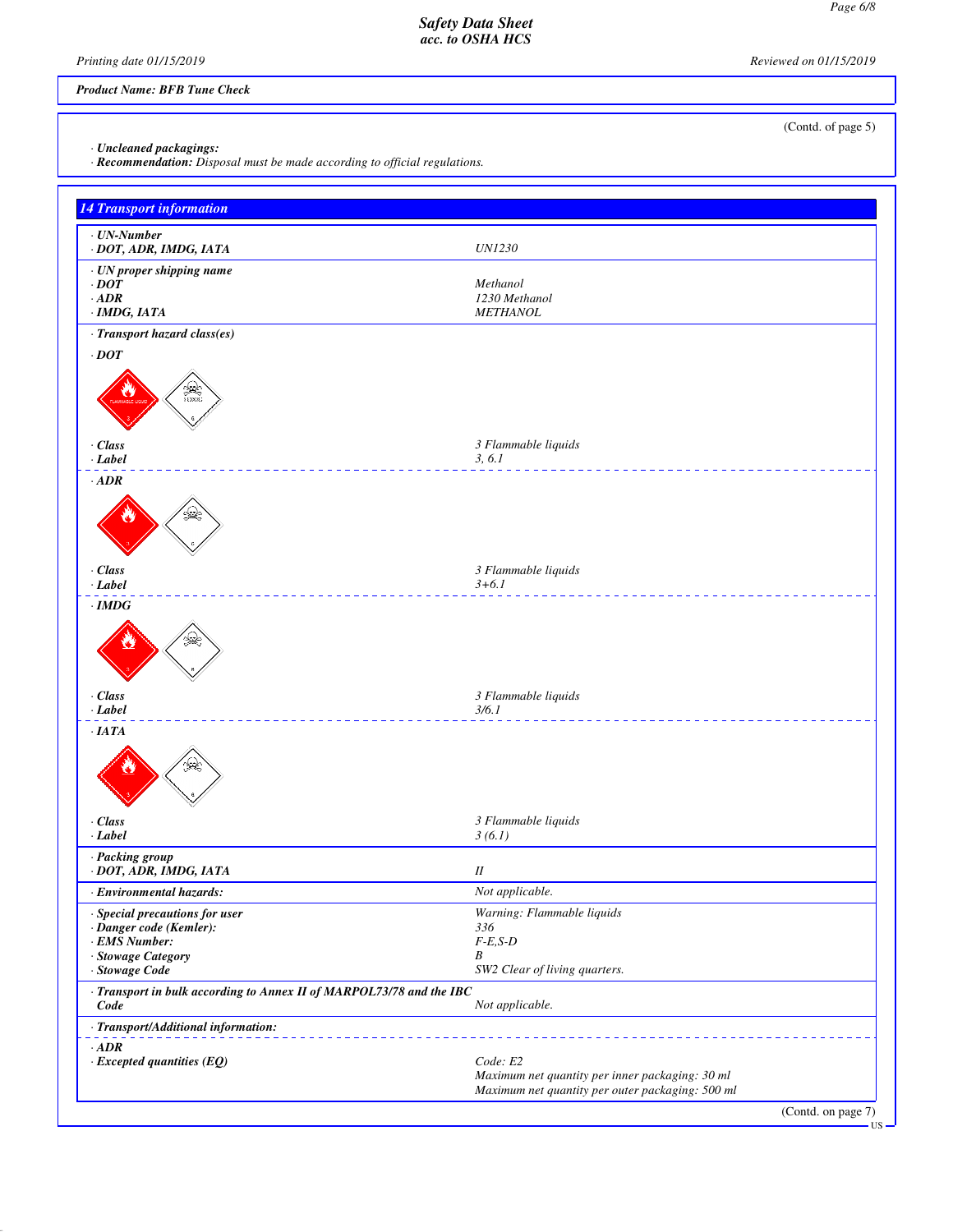*Printing date 01/15/2019 Reviewed on 01/15/2019*

## *Product Name: BFB Tune Check*

|                                                                               | (Contd. of page $6$ )                                                                                                 |
|-------------------------------------------------------------------------------|-----------------------------------------------------------------------------------------------------------------------|
| $\cdot$ IMDG<br>Limited quantities $(LQ)$<br>$\cdot$ Excepted quantities (EO) | IL<br>Code: E2<br>Maximum net quantity per inner packaging: 30 ml<br>Maximum net quantity per outer packaging: 500 ml |
| · UN "Model Regulation":                                                      | UN 1230 METHANOL, 3 (6.1), II                                                                                         |

# *15 Regulatory information*

|                                                 | $\cdot$ Safety, health and environmental regulations/legislation specific for the substance or mixture |  |  |  |
|-------------------------------------------------|--------------------------------------------------------------------------------------------------------|--|--|--|
| $\mathbf{C}_{\mathbf{C} \mathbf{B} \mathbf{C}}$ |                                                                                                        |  |  |  |

| suru                                                               |
|--------------------------------------------------------------------|
| · Section 313 (Specific toxic chemical listings):                  |
| $67-56-1$ methanol                                                 |
| TSCA (Toxic Substances Control Act):                               |
| All ingredients are listed.                                        |
| Proposition 65                                                     |
| <b>Chemicals known to cause cancer:</b>                            |
| None of the ingredients is listed.                                 |
| Chemicals known to cause reproductive toxicity for females:        |
| None of the ingredients is listed.                                 |
| Chemicals known to cause reproductive toxicity for males:          |
| None of the ingredients is listed.                                 |
| Chemicals known to cause developmental toxicity:                   |
| $67-56-1$ methanol                                                 |
| Carcinogenic categories                                            |
| · EPA (Environmental Protection Agency)                            |
| None of the ingredients is listed.                                 |
| · TLV (Threshold Limit Value established by ACGIH)                 |
| None of the ingredients is listed.                                 |
| · NIOSH-Ca (National Institute for Occupational Safety and Health) |
| None of the ingredients is listed.                                 |

*· GHS label elements The product is classified and labeled according to the Globally Harmonized System (GHS).*

*· Hazard pictograms*



- *· Signal word Danger*
- *· Hazard-determining components of labeling:*
- *methanol*
- *· Hazard statements*
- *H225 Highly flammable liquid and vapor.*
- *H331 Toxic if inhaled.*
- *H370 Causes damage to organs.*
- *· Precautionary statements*
- *If medical advice is needed, have product container or label at hand.*
- *Keep out of reach of children.*
- *Read label before use.*

*Keep away from heat/sparks/open flames/hot surfaces. - No smoking.*

*Use explosion-proof electrical/ventilating/lighting/equipment.*

*Do not breathe dust/fume/gas/mist/vapors/spray.*

*If on skin (or hair): Take off immediately all contaminated clothing. Rinse skin with water/shower. Store locked up.*

*Dispose of contents/container in accordance with local/regional/national/international regulations.*

*· Chemical safety assessment: A Chemical Safety Assessment has not been carried out.*